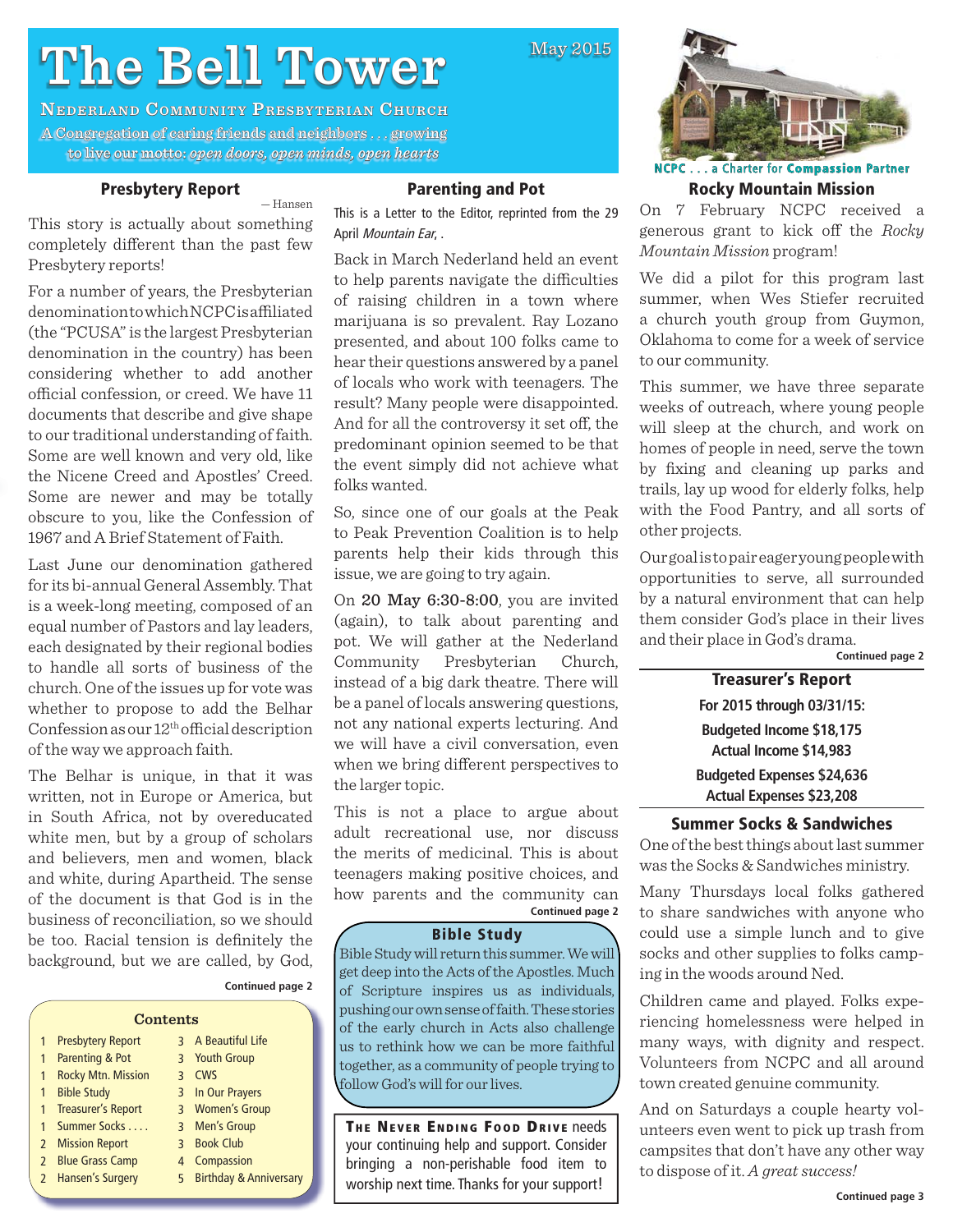**Presbytery Report Continued from page 1 Mission Report** *Rocky Mountain Mission* Continued from page 1 to reconcile across any wall we build between each other, or even the walls we build between God's Creation.

By a vote of 551-87, last year's General Assembly voted to propose the Belhar. That's step one. Step two was for 2/3 of the regional bodies to approve that. On 23 April we crossed that threshold. So, step three is a final vote, at next summer's General Assembly. If (likely, when) that happens, the Belhar will be official.

We have been using excerpts and language from this Confession in worship lately. And you can read the whole document here: http://www.pcusa.org/site\_media/ media/uploads/theologyandworship/ pdfs/belhar.pdf

#### **Parenting & Pot** Continued from page 1

support them. How can you talk to kids? Where do you hide your own stash? How do you respond when they experiment? What can happen when young folks are caught at school or by the police? And any questions you have, please send them to nedpotquestions@gmail.com, so we can start with the issues that matter to you.

Let's come together as a diverse community, to support parents in navigating the ins and outs of teenage drug use.

Kristi Venditti & Hansen Wendlandt, Teens Inc & Peak to Peak Prevention Coalition

#### **Blue Grass at NCPC**

"Pickin in the Peaks" is an annual family friendly jam camp that Annie founded in the summer of 2012! It is taught by a staff of professional bluegrass musicians that has included the likes of Jeff Scroggins, Greg Blake, Tristan Scroggins and Andrea Love.

The camp, held June 2-5 in the beautiful mountain town of Nederland at Nederland Community Presbyterian Church and teaches:

- Instrumental and vocal instruction
- Extensive jamming
- Vocal harmony technique*!*

We are sponsored by local musician fave Brightwood Music, so strings, instruments and resources are held on site! Perfect for families or individuals, it is a great way to immerse yourself in the art of jamming and improvisation!

For more information or to register check out http://savagefiddler.com/picking-inthe-peaks/

#### **Mission Report**

— Dennis Whalen

The annual Nederland Food Pantry fund raiser is Saturday, May 2, at the Community Center starting at 6:30. There will be snacks, music by a live band combined with a sock hop, and a silent auction. Admission will be by a generous cash donation and a can or box of food or a personal hygiene item. This is the only community wide fund raising activity to the support the Food Pantry during the year and we hope everyone can attend.

We served 221 clients in March and received 854 pounds of food. In April, so far, thanks to Eldora Mountain Resort we've already received more than 1000 pounds of donated food. The gardens that support the Food Pantry have been started and we're hoping for an even larger yield of fresh vegetables during this growing season. Help with the gardening tasks are always appreciated and if you're interested please contact me.

The Food Pantry has recently received a grant to get a commercial grade freezer. This will both provide additional room to store freezable food items between distribution times, and will allow us to replace a smaller, donated freezer that has had some problems keep food frozen.

The Clothing Closet continues to receive a large number of donations. However, occasionally clothing items are donated that essentially no longer are useful as wearable clothing. Thus all donated clothing items must be sorted and evaluated, with many items being taken to the sort yard and placed into the recycle clothing box available there. Also, on a regular basis non dayto-day clothing items are left at the Clothing Closet requiring a Clothing Closet volunteer to take the items to the trash. Please, only donate clothing that may be used as everyday wear and has a reasonable amount of wear remaining.

*There is no faith that promotes violence...no faith that says that it is a good thing to steal... no faith that says it is a good thing to kill. All of our faiths in diff erent ways tell us how we can be truly human, that we are interdependent, that we are made for interdependence.* — ARCHBISHOP DESMOND TUTU

Would you please pray for these churches, and welcome them when they arrive?

First Presbyterian of Alamogordo, New Mexico (June 7-13)

Federated Church of Fergus Falls, Minnesota (June 13-20)

Central Presbyterian of Longmont, Colorado (July 5-11)

If you would be willing to cook a dinner, lend out a shower, or know of good projects for young people to accomplish, please talk to Hansen or Wes!



#### **Hansen's Surgery**

Between mean moguls and trying to dangle on silly rocks, I've beaten myself up pretty good. On 21 May, I'll be going under the knife to fix a bum shoulder.

It's far from my first procedure, and certainly won't be the last. I even get the same surgeon who did my left shoulder — a Presbyterian elder, who prayed for me and for his calmness, just before the anesthesia kicked in.

Expect me to be in the office a little less over those next couple weeks, and to sport a fancy sling for a while afterwards. Church life will go on just fine, with you saints caring for each other. If you do want to help with some of the day-to-day tasks in the office, talk to me beforehand. And if you want to help me, the biggest thing I'll need is folks to bring Chugach on some doggie play dates. Thanks!

**"We'll never arrest our way out of this situation. I believe we can end the era of violence in our cities. People are doing it even now… and they need your support."**

— Rev. Jeffrey Brown, Boston, MA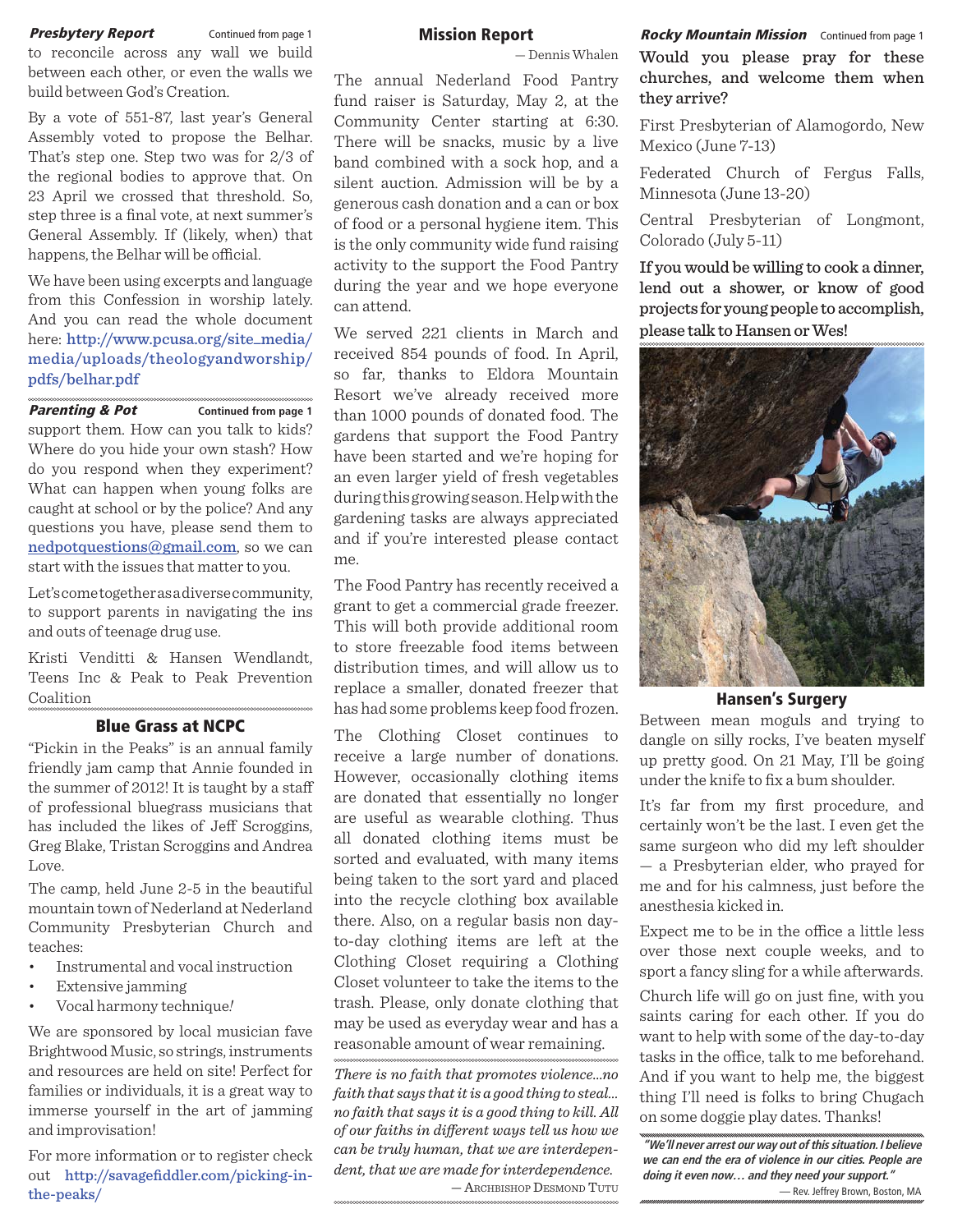# **It Was A Beautiful Life**

— Frank Lutz

Most of you are aware that we recently lost our cherished German Shepard, Hans. Hans was our fifth Shepard. Our first was also a Hans. That alone would have made him special. But there was much more.

Hans had been a stud dog for five years and in foster care for another year. He had no "puppy hood" and probably little, if any, love. Imagine a person who had no love for the first half of life.

From the moment Hans saw Susan he was in love with her and she with him. He loved her unconditionally and with all his being. And she returned that same love. Hans could only be happy when he was with her. She was his life. And I loved him for that because I have always felt that God had meant the two of us to be together. And so I believe God meant Hans and Susan to be together. It was six years we had together with Hans. And the love we had will never die; we will have it to eternity. "The darkness cannot extinguish the light." It was a beautiful life.

After Hans' death, Susan wrote the following to our sons:

*Remembering that it was almost Easter, I went down the snowy path* To where each year I find *Two pulsetilsa vulgans Peeking out of the snow, There they were, hidden In the melting snow – Beautiful!*

Thanks for letting us share this with you. We hope you might share some of the love we had with Hans and will continue to share.

### **In our Prayers**

Violet Aandres; Judy Anderson; Rich Deubel and his sister; Elizabeth Azcarate; Delores Cieloha; Rich Deubel and his sister; Gail Eddy's mother; Sue Evans; Kayla; Rev. Gibney's brother; Vicky and Brian Hardt; Marylou Harrison's father; Linda Jones; David Lynd; Chuck<br>Miller; Anastasia and<br>family; Karen Moss.

Miller; Anastasia and family; Karen Moss; Miles Pancoast and  $\mathcal{B}$ family; Rhonda Skeie and her brother, Steve Holland; Gail



#### **Youth Group**

The 2014-2015 Youth Group calendar of events is published on our website! Check it out at www.nederlandcpc.org/ youth-group.

3 May 11:30 – All Youth, with lunch 21 May 7:00 – All Youth, with dessert 31 May 11:30 – All Youth, with lunch

#### **CWS: SO-O WHAT NOW?**

— Justine Irwin

Those who know me know I love collecting and wearing emblazoned tea shirts on informal occasions. A favorite one is maroon with a row of five halfgrown tortoiseshell kittens seated in a straight line above a quote from  $20<sup>th</sup>$ century author, Ernest Hemmingway: "One cat just leads to another." While trying to draft this article, it struck me that a similar idea could be applied to the  $20<sup>th</sup>$  century organization Christian Women in Service trying to adapt to the 21st century. "One problem just leads to another" leaving the over-riding question "Do we still have a real, viable purpose in our changing community?"

Our problems arose with an abrupt awakening in July 2014 when the annual Old Timers' Day Bazaar was cancelled due to an inadvertent calendar overlay with a full weekend youth mission activity scheduled for the Fellowship Hall.

Then in September, the annual winter/ summer potluck luncheon was cancelled by the sudden critical illness of a hostess' family member, necessitating a move down-country for medical treatment. **Continued on page 4**

**"The fi rst responsibility of a leader is to defi ne reality. The last is to say thank you. In between, the leader is a servant."**

**— Max DePree**

and David Skinner; Mike Smith; Megen Stadele; Karl Thompson; Atashnaa Werner; love and consideration within the church and denomination; for those who are unable to worship with us regularly; for those serving in the military; Central Presbyterian Church (Longmont); Federated Church (Fergus Falls, MN); First Presbyterian  $(Alamogordo, NM);$  and all those affected by the earthquake in Nepal and those responding with aid.

**Women's Group** meets the first Sunday of each month at noon. All women are welcome, whether you want to share a margarita or just some laughs with new church friends! This month, 3 May, let's get together at Kathmandu.

**Men's Group** meets the third Sunday of each month at 4 pm. All men are welcome, whether you want to share a beer or help plan our next outreach project. This month, 17 May, let's get together at Black Sheep Brewing, 13 Navajo Trail (Jim Stevens' garage).

# **Book Club**

 The Book Club is taking a break, while some of us navigate a busy season and Hansen goes in for shoulder surgery. When we return this summer, the first book will be Wendell Berry's *Hannah Coulter*. Berry is an 80-year old poet, farmer, English professor, conservationist, and occasional novelist. The New York Times calls him the "prophet of rural America". Part story about small town life, part spiritual tale of grief and thankfulness, part indictment of modern life, *Hannah Coulter* is a captivating, enjoyable and emotional book, full of grief and beauty, memories of a time undone and visions of a life worth living.

**Summer Socks** . . . . . . . . Continued from page 1

Soon, we are bringing back Socks & Sandwiches for 2015!

This time we'll meet at noon every Thursday from June through mid-August, at the NCPC playground and Guyer Garden.

With the help of the Bridge House (one of Boulder's best outreaches to the homeless community) we are going to offer little workshops on campfire safety and camp cleanliness. Peak to Peak Counseling will be on hand to work with mental health.

Nederland Police have volunteered to grill hot dogs one week. The Forest Service is trying to figure out how to help more with trash.

All we need now is a few good volunteers – which is where you come in. If you have time this summer, around noon on Thursdays, to serve, set up or help clean up, please get in touch with Hansen.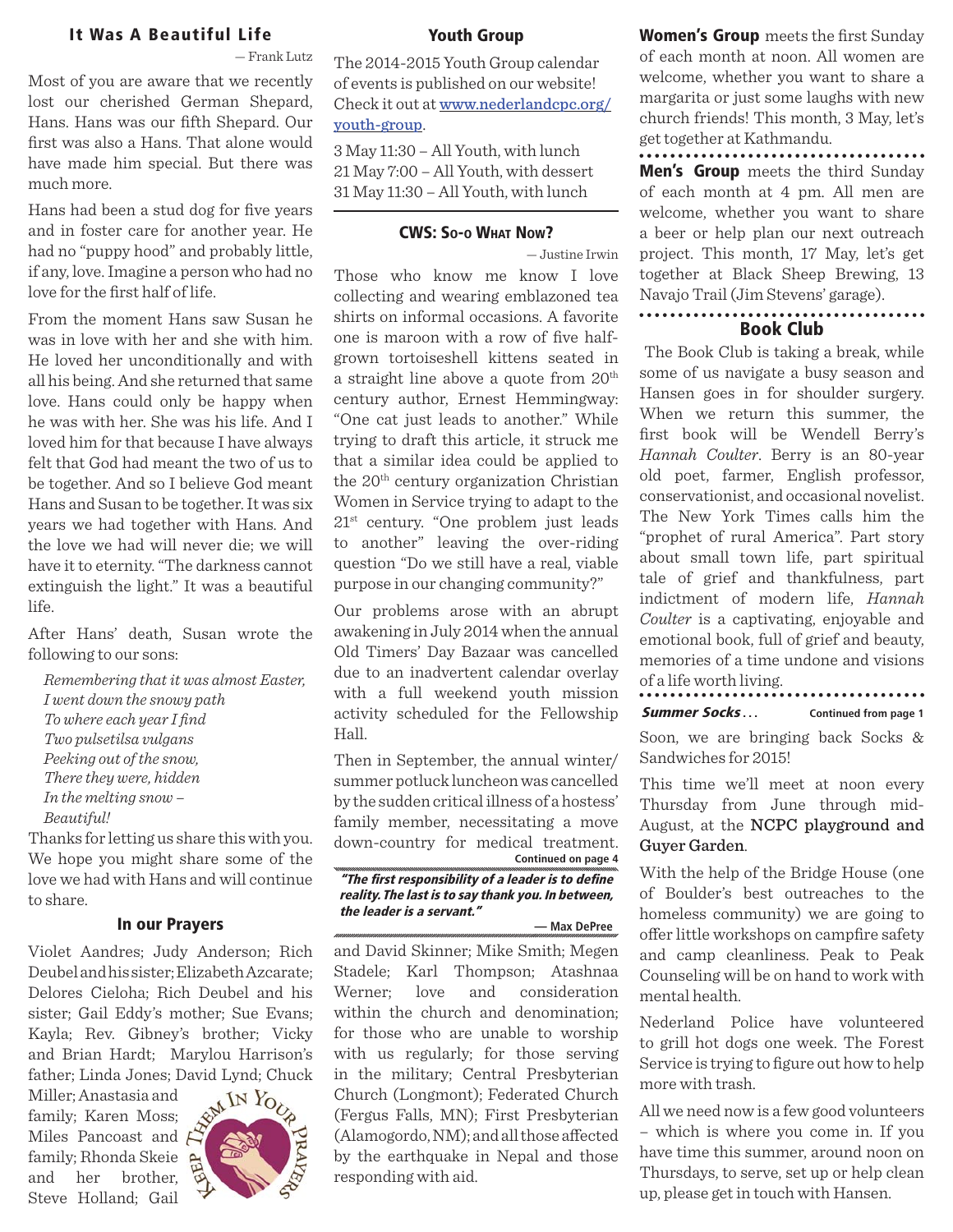That was followed by a sudden September snow storm that drove the rest of our seasonal members to lower climes earlier than planned.

Thus, at our regular meeting on the second Tuesday of October 2014, the five remaining members of CWS met over tea and cookies to decide "Okay. What now? Where do we go from here? Or, do we go at all?" We spent the next three hours reviewing our situation and debating solutions. After more tea and cookies, we reached the following decision: CWS would carry on for one more, adjusted year. Then in October 2015 we would evaluate our progress and determine our future. Our first task was to clearly define our major problems. There were two. First, a declining and aging membership; second, a gradual and continuing decline in our traditional community-wide service projects.

A review of past history showed that in the 20th century, prior to 2000, CWS boasted twelve to twenty-five regular members. But time and age take a toll. Since the turn of the century, we now average five to eight active members depending on the season. At least three of us are over age eighty and no longer drive at night. Our younger women are actively involved in family, business, or otherwise occupied during the day and cannot or do not choose to attend day time meetings. In the past couple of years, even the election of officers has become a problem with offices routinely rotating among only three local members.

Change of centuries is also responsible for the decline in community-wide projects such as the clothes closet, the food pantry, and the crafting of baby quilts and layettes for indigent mothers in the Peak to Peak area. These projects as well as numerous others were started by CWS to meet local community needs. They now have been assumed by both for-profit businesses and non-profit agencies, and no longer operate solely out of local churches.

Instead, the projects which remain with CWS are both caring and supplemental in nature. We still send regular greeting cards to former members and each year handcraft Valentines in January to mail out through the special Valentine stamp program of Loveland, Colorado. We also fund and package the nuts and candy for the community Christmas baskets and provide needed foot care for low income seniors.

Our larger yearly project, requiring major hours of planning and work has traditionally

been the July bazaar which funds all the other projects. But even this activity is now in jeopardy due to our declining membership, activities of other community agencies, and the increasing "nanny" rules and regulations of the larger society. **CWS: What Now?** Continued on page 4 been the July bazaar which funds all on the second Tuesday of each month and

> After more tea and cookies, we concluded our review and made the decision to continue as an organization for ONE more year, adjusting the calendar accordingly. We would not meet regularly during the winter, but we would meet as needed to carry on previously planned events. In November 2014 St. Rita's held their successful annual bazaar; in December, we held a potluck luncheon and packaged 120 sacks of candy and nuts for the community Christmas baskets; in late January 2015, we met with sack lunches to craft and mail Valentines.

> There were no meetings in February or March. Meetings resumed in April as usual



**COMPASSION–MAYBE IT'S** where we are headed — perhaps not where we are now — but what we are *becoming* if we authentically advance along the path that more than one great Wayshower blazed well before us.



### **How do you spell dysfunctional society?**

**The U.S. has the highest incarceration rate of any country in the world, imprisoning about 716 people out of every 100,000 citizens.**

will be held in May, June, and July, with the annual bazaar planned for Saturday, July 25 during the newly designed Nederland Home Coming Days. The annual winter/ summer luncheon will be moved from September forward to August 11. There will be no meeting in September, but we will meet on October 13 to evaluate the year and determine our future. Please make note of the dates and join us if you can. We need your participation, new ideas, and suggestions if CWS is to continue. Meeting times will be announced as business dictates. As usual, we will continue single chapter bible study in addition to regular business and fellowship. And yes, there will be tea and cookies.

Justine C. Irwin, Secretary and Historian Christian Women in Service Next Month: Bazaar or Bizarre ... Rummage Maybe?



# **Only handcuffs and jail time?**

**IDEASWORTHSPREADING** "In the United States, two institutions guide teenagers on the journey to adulthood: college and prison.

"Sociologist Alice Goffman spent six years in a troubled Philadelphia neighborhood and saw first-hand how teenagers of African-American and Latino backgrounds are funneled down the path to prison  $-$  sometimes starting with relatively minor infractions. In an impassioned talk she asks, "Why are we offering only handcuffs and jail time?"

Check it out at the link below.

Might some of this be mitigated in a system grounded in compassion rather than punishment? Consider the costs to society—the cost of incarceration and the cost of undeveloped human resources.

> http://www.ted.com/talks/ alice\_goffman\_college\_or\_ prison\_two\_destinies\_one\_ blatant\_injustice

800 prisoners per every 100,000 citizens